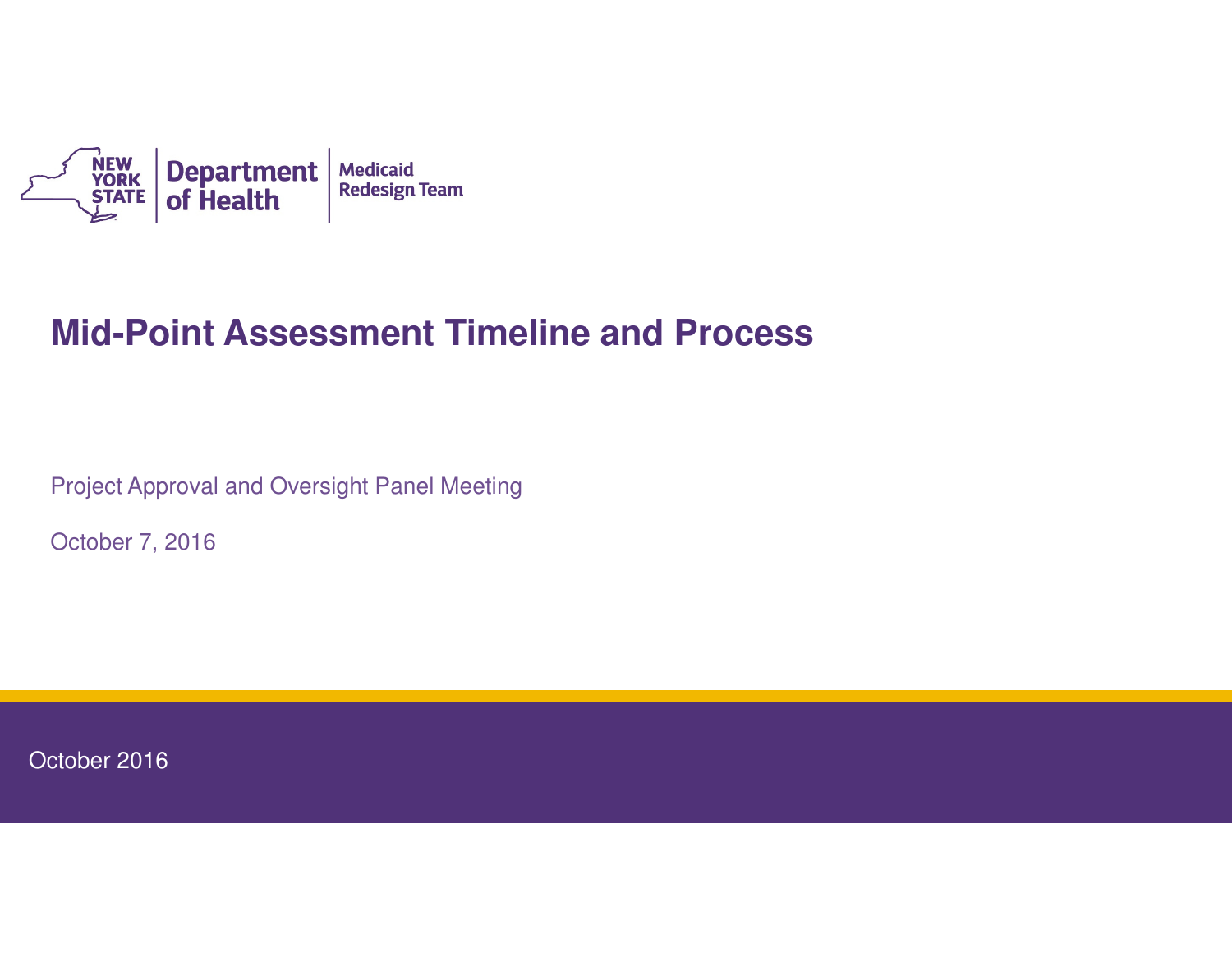#### **DSRIP Mid-Point Assessment Timeline**

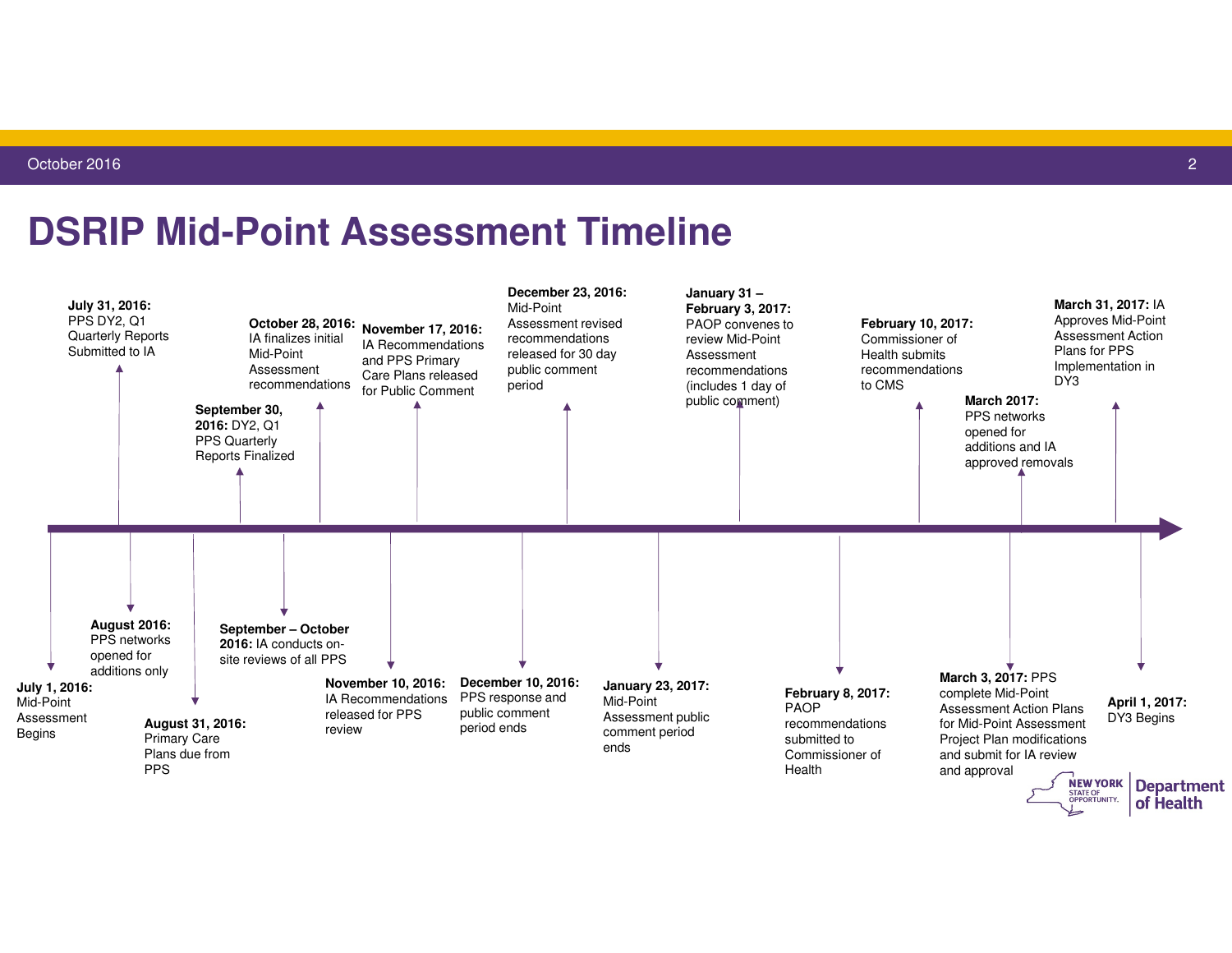### **Mid-Point Assessment Overview**

- The Mid-Point Assessment is a required component of the New York Delivery System Reform Incentive Payment (DSRIP) Program.
	- It is defined in Section VIII.11.d of the Standard Terms and Condition (STCs) of the 1115 waiver.
	- The requirements of the Mid-Point Assessment are further defined in Section VI.d of Attachment I to the STCs.
- The Mid-Point Assessment is intended to provide a review of PPS progress towards the implementation of the approved DSRIP Project Plans for compliance with the program requirements identified in the STCs and to determine any modifications necessary to ensure PPS success through the remaining years of the program.

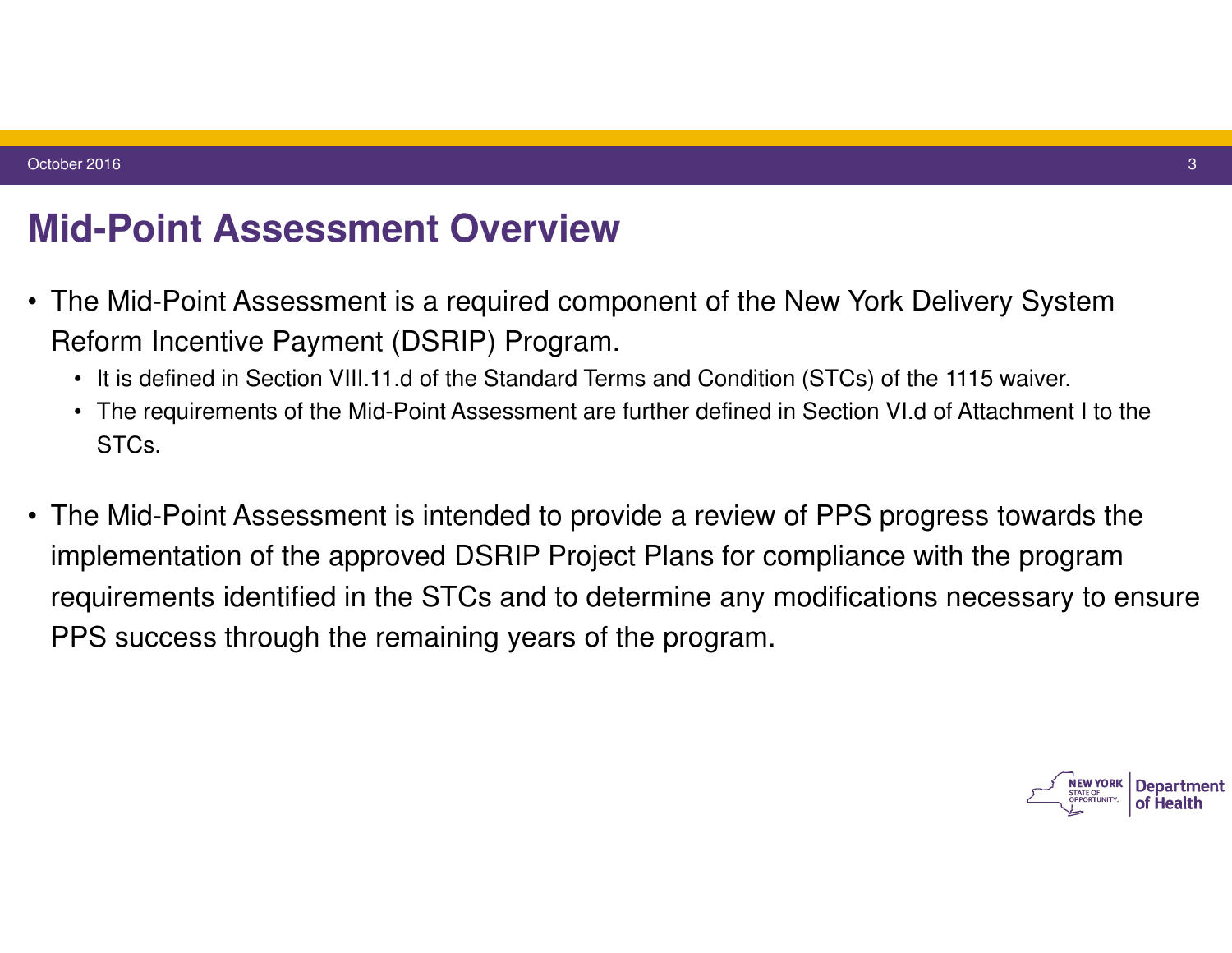## **Mid-Point Assessment Overview**

- The requirements of the Mid-Point Assessment include an assessment of:
	- Compliance with the approved DSRIP Project Plan;
	- Compliance with the required core components for DSRIP projects described in the DSRIP Strategies Menu and Metrics;
	- Non-duplication of Federal funds;
	- Analysis and summary of relevant data on performance on metrics and indicators to this point in time;
	- The benefit of the project to the Medicaid and uninsured population and to the health outcomes of all patients served by the project;
	- Project governance including recommendations for how governance can be improved to ensure success;
	- The opportunity to continue to improve the project by applying any lessons learned or best practices that can increase the likelihood of the project advancing the three part aim; and
	- Current financial viability of all lead providers participating on the DSRIP project.

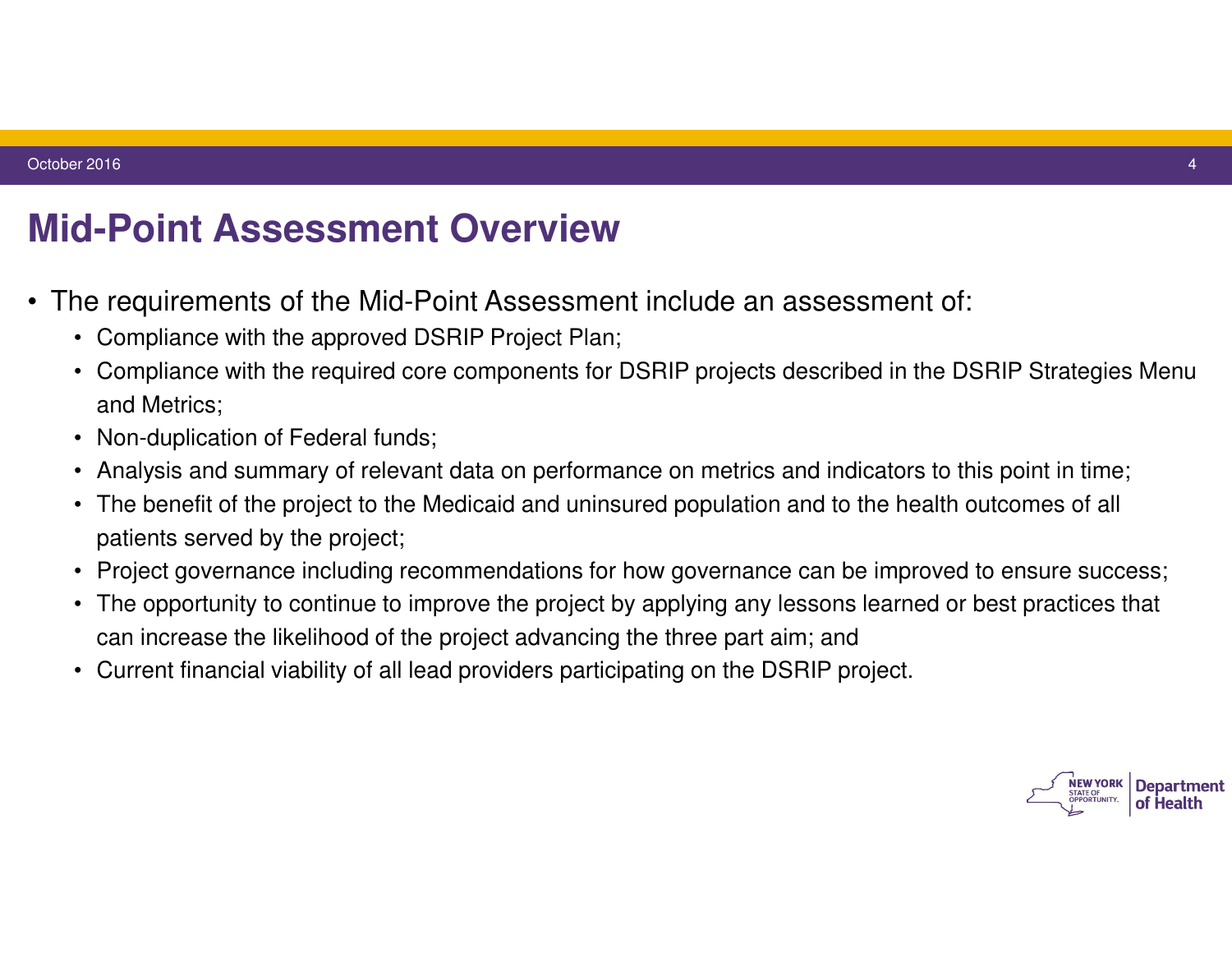# **Mid-Point Assessment Process**

- The Independent Assessor will be responsible for conducting the Mid-Point Assessment and will rely on the following key data sources:
	- Approved DSRIP Project Plans
	- PPS Quarterly Reports DY1, Q1 through DY2, Q1
		- The PPS activity through DY2, Q1 will serve as the basis for the Independent Assessor's Mid-Point Assessment review to ensure that all Mid-Point Assessment tasks are completed prior to the start of DY3.
		- PPS will be able to use the progress demonstrated through the DY2, Q2 PPS Quarterly Report to support responses to the Independent Assessor's recommendations or the PPS recommendations.
	- • Claims and non-claims data for P4R/P4P measures
	- PPS Lead Financial Stability Test (to be submitted by the PPS lead, requirements consistent with DSRIP Project Plan Application)
	- • 360 Survey of PPS Network Partners
	- • PPS Project Narratives
- The Independent Assessor will review the PPS project plan for overall compliance and each individual project being pursued by the PPS to assess likelihood of project success.
	- The assessment of individual projects will focus on AVs earned to date and PPS progress towards required project milestones through DY2, Q1 with focus on milestones that cross multiple projects.
		- • Examples include PCMH Level 3 certification and the implementation and use of EHRs to share data and track patient engagement across the PPS.

**NEW YORK Department** of Health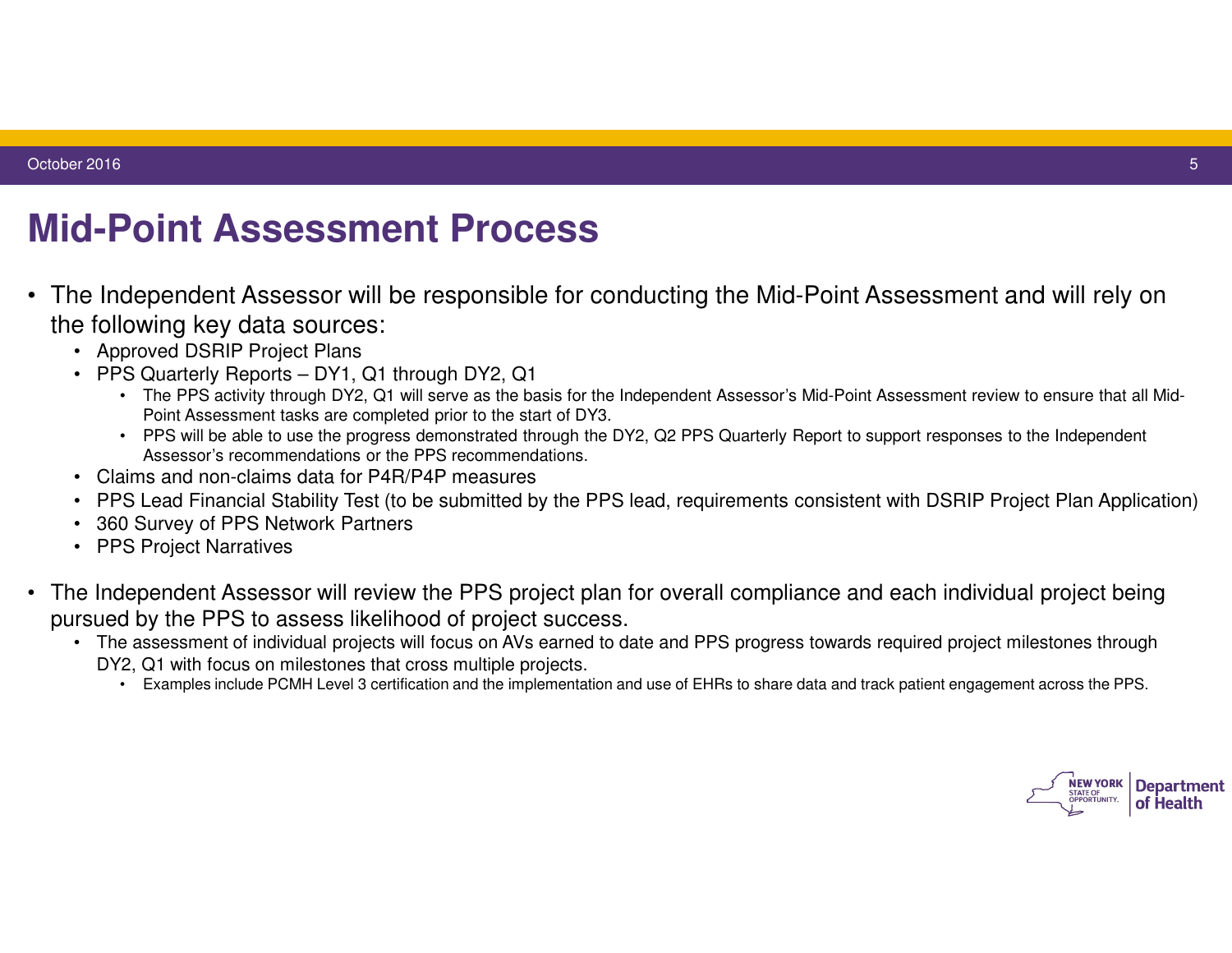# **360 Survey**

- As part of the Mid-Point Assessment, the IA will be conducting a 360 Survey of PPS network partners to capture additional details on PPS engagement with their partners
	- The survey will be conducted via a web-based platform with an option for a paper based survey for partners that are unable to complete an online survey
	- The survey was planned for released on August 15, 2016 with responses due by September 30, 2016
- The network partners that will be selected for participation in the survey will be based on those partners the PPS has engaged for project implementation
	- The selected partners will represent a cross-section of all provider types in the PPS network
	- The selected partners will be identified in mid-July and contact information for the selected partners will be requested from the PPS at that time
	- Selection may also account for partners who have attended PAC meetings and labor representation
- Survey questions will focus on the network partners and their level of engagement in the PPS across key areas such as:
	- • Governance
	- **Contracting and Funds Flow**
	- **Performance Management**
	- IT Solutions

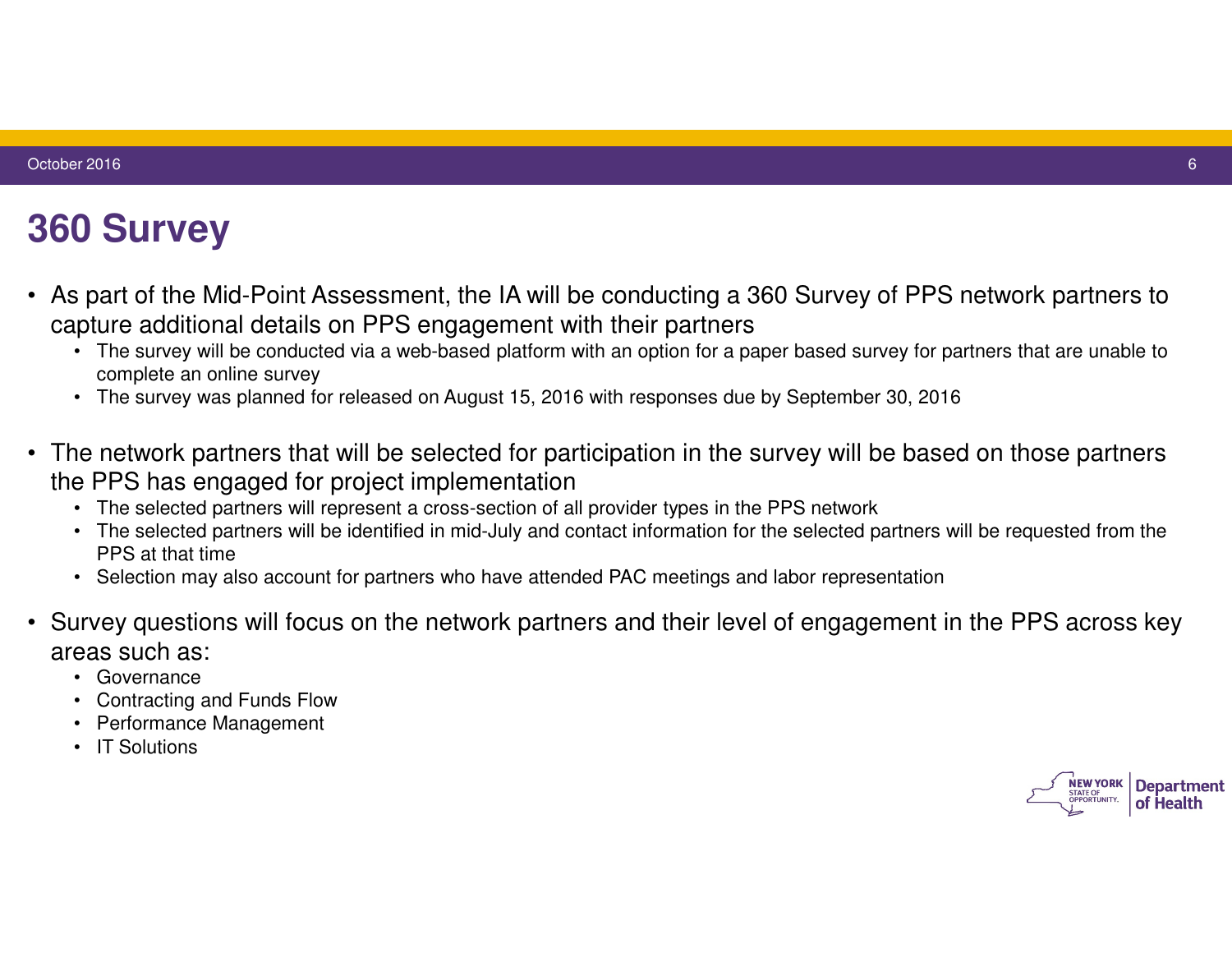## **Mid-Point Assessment Narratives**

- As part of the Mid-Point Assessment, PPS will be required to submit narratives with the DY2, Q1 PPS Quarterly Report for each of the projects the PPS is implementing as well as for the PPS organizational efforts
- The Project Narratives will ask the PPS to respond to 5 items:
	- Describe PPS progress on project implementation to date
	- Describe any challenges or barriers to project implementation the PPS has encountered to date
	- Describe how the PPS has overcome those challenges/barriers or what is the PPS plan to overcome those challenges/barriers
	- Describe any project success to date or best practices identified through project implementation activities
	- Describe any changes to the patient population to be served by the project based on changes in the community needs
- The PPS will be able to submit an organizational narrative that covers all organizational components and will allow the PPS to highlight any organizational successes
	- This narrative can highlight PPS success across areas such as Governance, Workforce, Cultural Competency and Health Literacy, and VBP
- PPS will also be tasked with completing the Primary Care Plan by August 31
	- The Primary Care Plans will be subject to Public Comment during the November Public Comment period with the initial Mid-Point Assessment recommendations

**Department** of Health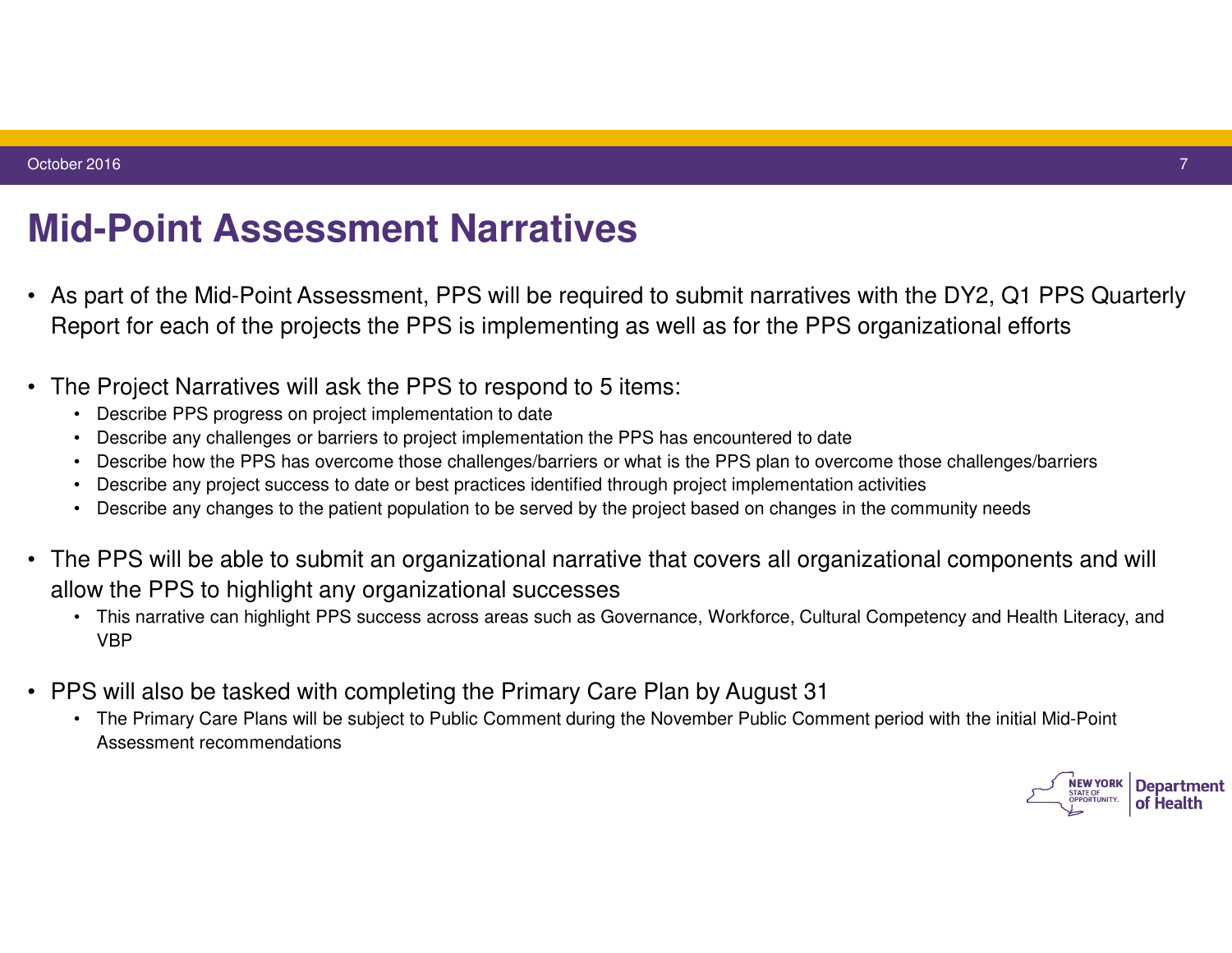# **Mid-Point Assessment Process**

- The Independent Assessor will develop recommendations based on the Mid-Point Assessment reviews that may include, but are not limited to, the following:
	- Continuation of PPS Project Plan;
	- Modifications to the approved project plans, such as a change in a project or projects selected for implementation by a PPS;
	- Changes to the PPS Lead entity;
	- Consolidations of multiple PPS in to a single PPS;
	- Discontinuation of a PPS' Project Plan;
	- Other remediation or improvements to increase the likelihood of PPS project success
	- Adding new providers to PPS network to assist in meeting PPS performance goals; or
	- Replication of best practices of other PPS.
- The Independent Assessor's recommendations will be released to the PPS and the public for an initial comment period.
	- The PPS will be able to submit responses to the Assessor's recommendations during this comment period.
	- The PPS will also be able to submit additional recommendations to the Independent Assessor during this period. **NEW YORK Department**

of Health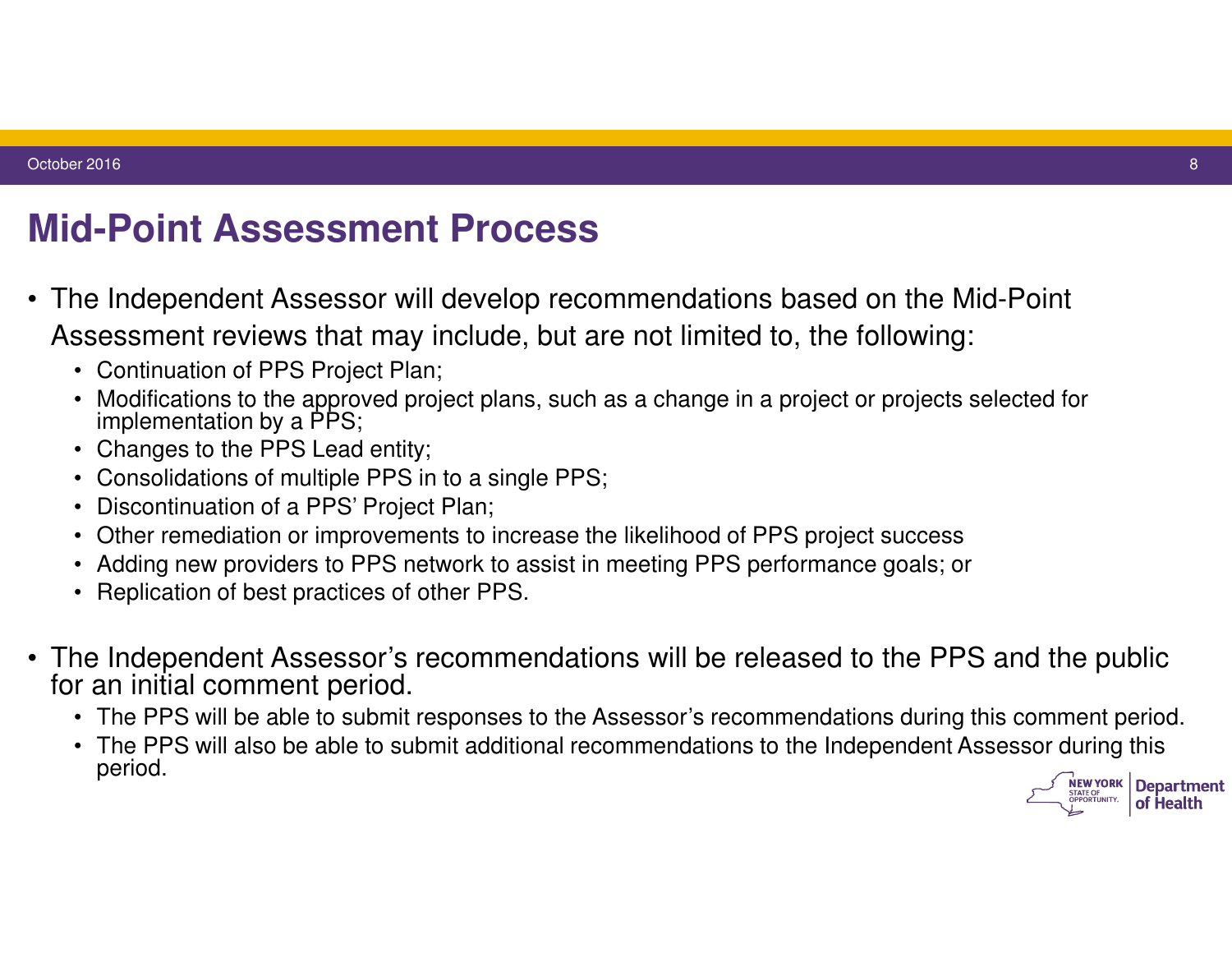### **Mid-Point Assessment Process**

- Final Mid-Point Assessment recommendations, inclusive of Independent Assessor and PPS recommendations, will be submitted to DOH and released for a final 30 day public comment period.
- The final Mid-Point Assessment recommendations will be subject to review by the Project Approval and Oversight Panel.
	- The Panel session will also include a day of public comment.
- The recommendations from the Panel will be submitted to the Commissioner of Health with the Commissioner's recommendations submitted to CMS.
- PPS will be expected to implement any project plan modifications as recommended through the Mid-Point Assessment by March 31, 2017.